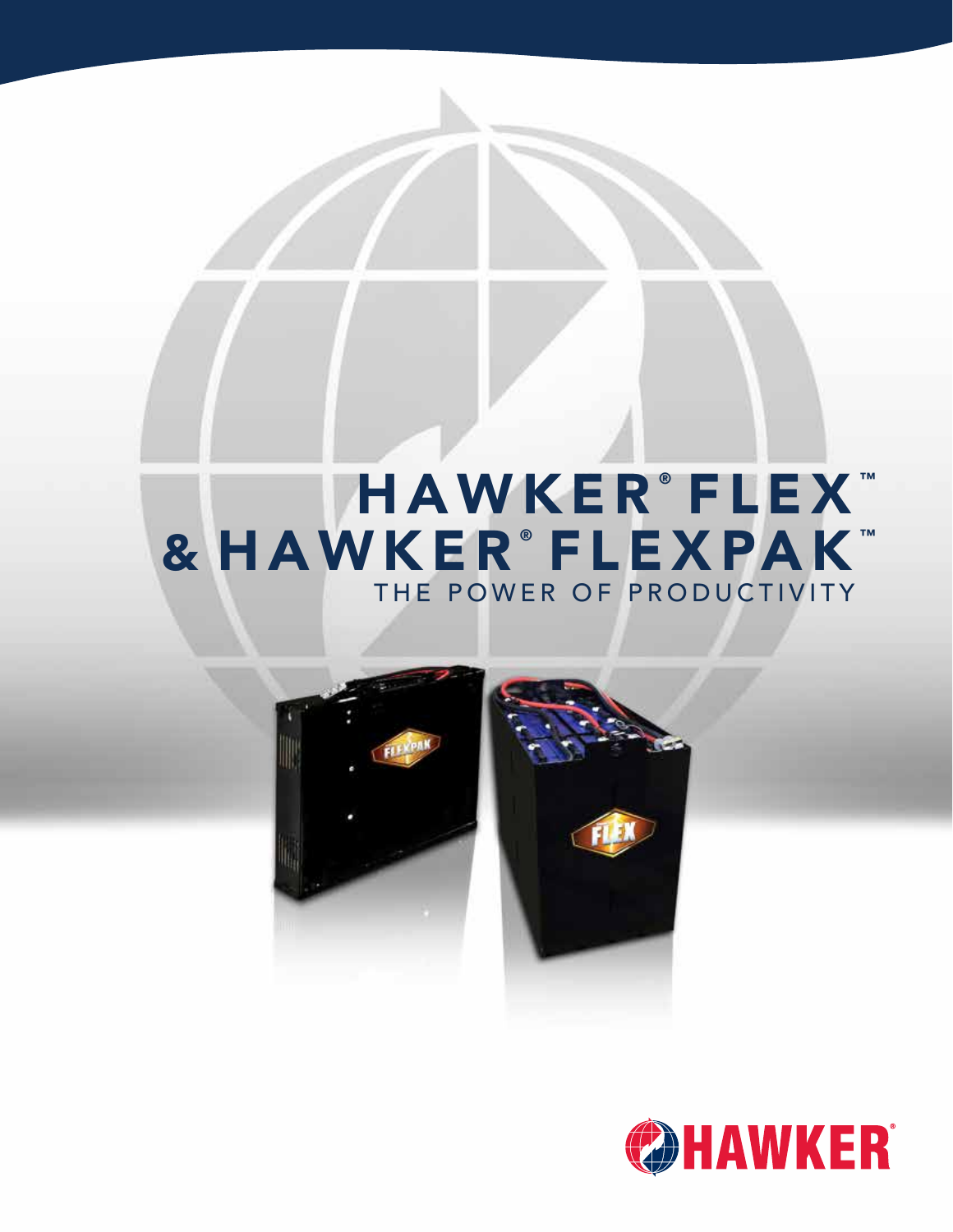HAWKER® FLEX™ and HAWKER® FLEXPAK™ Thin Plate Pure Lead (TPPL) batteries represent the latest addition to the industry's broadest and most comprehensive line of battery solutions for your operation. Suitable for a variety of applications and virtually maintenance-free, HAWKER® FLEX<sup>™</sup> and HAWKER<sup>®</sup> FLEXPAK<sup>™</sup> batteries provide superior flexibility and allow for frequent recharging. Cycle life increases exponentially with more frequent plug-ins.

#### POWERFUL OPTIONS

HAWKER® FLEX™ battery systems provide a range of motive power batteries (consisting of either 2 volt cells or monoblocs) that offer opportunity charging with no battery changing and virtually no maintenance. This will provide significant operational benefits at a lower cost of ownership compared to traditional flooded, gel, or air mixed batteries.

HAWKER® FLEXPAK™ batteries include an on-board charger for light-duty applications.

#### VIRTUALLY MAINTENANCE-FREE

HAWKER® FLEX™ and HAWKER® FLEXPAK™ batteries can eliminate routine maintenance and improve your bottom line:

- Forget about watering forever.
- $\blacksquare$  Forget about corrosion forever.
- Faster battery availability due to short recharge times.
- Only one full charge and equalization per week.
- Stratification problems are virtually eliminated.
- **Elimination of battery changing.**
- **Lower internal resistance resulting in higher charge** acceptance.





#### **FLEXIBILITY**

HAWKER® FLEX™ and HAWKER® FLEXPAK™ batteries provide exceptional flexibility. Use them whenever you want, and recharge them whenever you can – during breaks or at the end of the shift. HAWKER® FLEX™ and HAWKER® FLEXPAK™ batteries can even be put back into service before they are fully charged. They are the perfect power source to an opportunity charge application and will go from 40 - 80% state of charge within one hour with the appropriately sized HAWKER® FLEX™ charger. All HAWKER® FLEX™ and HAWKER® FLEXPAK™ batteries are equipped with low voltage alarms (LVA) to automatically assist by alerting you when your battery should be charged.

Combining advanced battery design technology with robust materials and construction, HAWKER® FLEX™ and HAWKER® FLEXPAK™ batteries provide the flexibility you need to reduce operating costs associated with standard flooded batteries by being virtually maintenance-free. HAWKER<sup>®</sup> FLEX<sup>™</sup> and HAWKER® FLEXPAK™ batteries are highly resistant to shock and vibration. They will literally change the way you work.

#### HAWKER® FLEX™ AND HAWKER® FLEXPAK™ **BENEFITS**

Virtually maintenance-free, HAWKER® FLEX™ and HAWKER® FLEXPAK™ batteries feature a superior quality microporous glass mat separator with high electrolyte absorption and stability to enhance cyclic capability. Positive and negative plates are low impedance, high corrosion-resistant thin plate grids manufactured from pure lead in a unique process.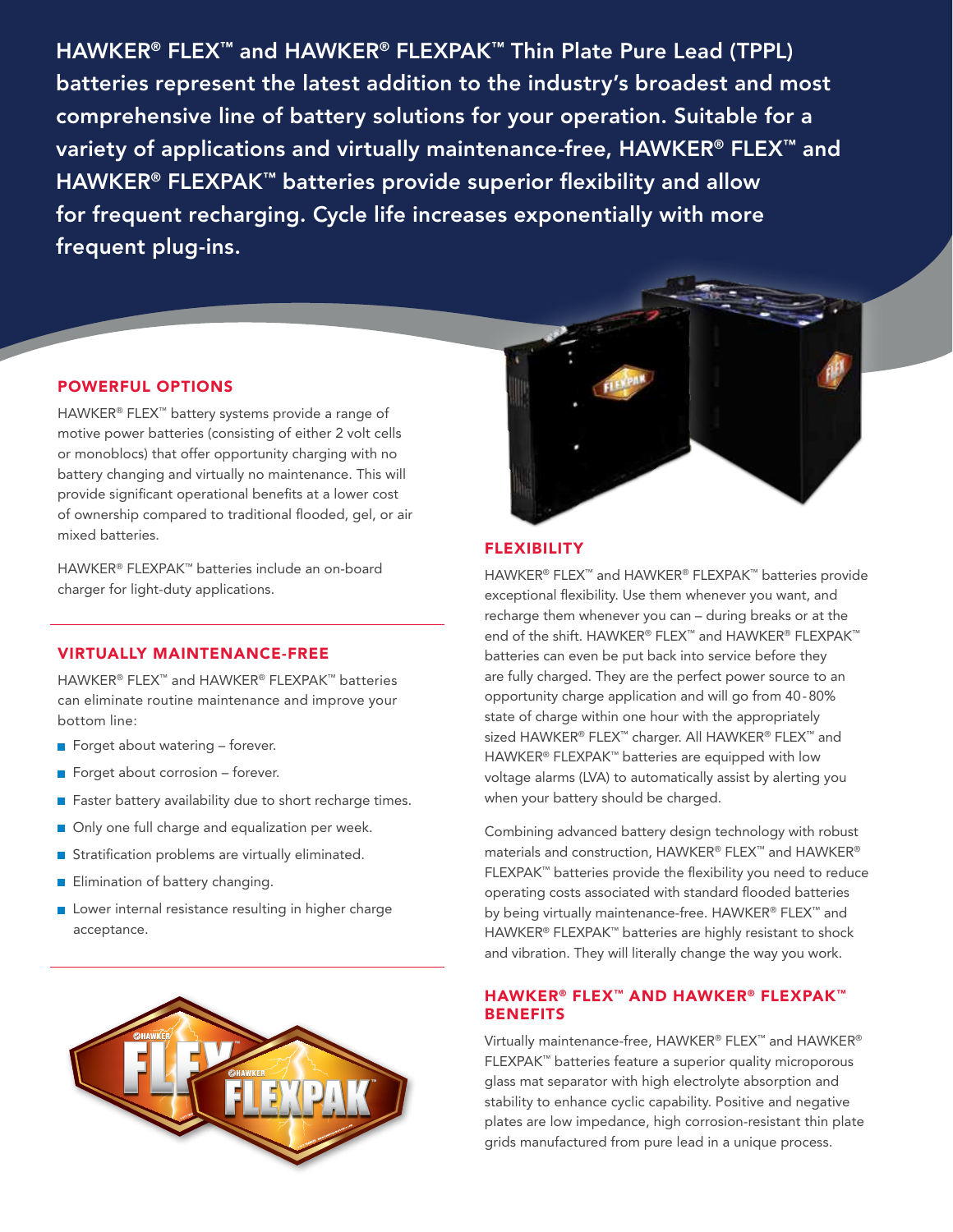### Light-Duty and Medium-Duty Applications

#### HAWKER® FLEX™ AND HAWKER® FLEXPAK™ THE POWER OF PRODUCTIVITY

HAWKER® FLEX™ batteries are suitable for all types of light-duty and mediumduty applications:

- pallet trucks
- industrial utility vehicles
- automated guided vehicles (AGV)
- floor care/cleaning machines
- shuttle personnel carriers
- narrow aisle fork trucks



HAWKER® FLEX™ and HAWKER® FLEXPAK™ batteries offer optimized cycling performance and rapid recharging that conventional lead acid batteries – gel or flooded – simply cannot. When used with a HAWKER® approved charger, HAWKER® FLEX™ and HAWKER® FLEXPAK™ batteries offer a wide range of benefits:

- $\blacksquare$  High energy throughput up to 180% of C<sub>6</sub> per 24 hours for monoblocs and 160% for 2 volt cells.
- Long maintenance-free life cycle up to 1,200 cycles at 60% DoD for monoblocs and up to 1,500 cycles for 2 volt cells at 60% DoD.
- Extreme shock and vibration resistance
- **Environmentally friendly**
- **Minimum gassing: ideal for use in shops, public areas,** and sensitive manufacturing areas.
- Recyclable
- $\blacksquare$  Ideal for multi-shift operations
- Short recharge times  $-40-80\%$  state of charge in 35 minutes for monoblocs and 40-80% state of charge in 1 hour for 2 volt cells (with a HAWKER® approved charger).
- I Ideal for partial state of charge operations with one full charge and equalization per week.
- I Ideal for opportunity charging.
- Long shelf life (up to 2 years at 68°F).

#### IDEAL CHARGING PARTNERS

The HAWKER® FLEX™ and HAWKER® FLEXPLUS™ battery chargers optimize cycling performance and reduce recharging times. HAWKER® modular high-frequency, smart chargers are ideal for use with HAWKER® FLEX™ and HAWKER® FLEXPAK™ batteries:



#### FLEXPLUS™ MOD3 CHARGER

Offering three TPPL profiles for operational flexibility, the FLEXPLUS™ MOD3 modular high-frequency switch-mode, smart chargers are the smartest and most energy-efficient chargers in the business. The FLEXPLUS™ MOD3 communicates wirelessly with the Battery Boss® WC (BBWC), and provides superior performance related to reducing battery recharge costs. With a 7-inch, multi-color TFT display screen, this charger is very user friendly.

## FLEX™ MOD3 CHARGER

The FLEX™ MOD3 modular high-frequency switch-mode, smart chargers provide a less feature-rich option for TPPL 2 volt or monobloc charging.

| <b>Contract Contract Contract</b> |  |
|-----------------------------------|--|
|                                   |  |
|                                   |  |

#### LIFETECH™ MOD1C CHARGER

The LIFETECH™ MOD1C modular high-frequency, smart chargers provide optimum charging, peak efficiency, maximum reliability, and non-stop power to meet the growing demands of our customers.

*HAWKER® FLEX™ and HAWKER® FLEXPAK™ batteries must be charged with a HAWKER® approved charger.*

For the right HAWKER® power system solution to meet your needs, please call 1-877-7HAWKER for a HAWKER® representative in your area.